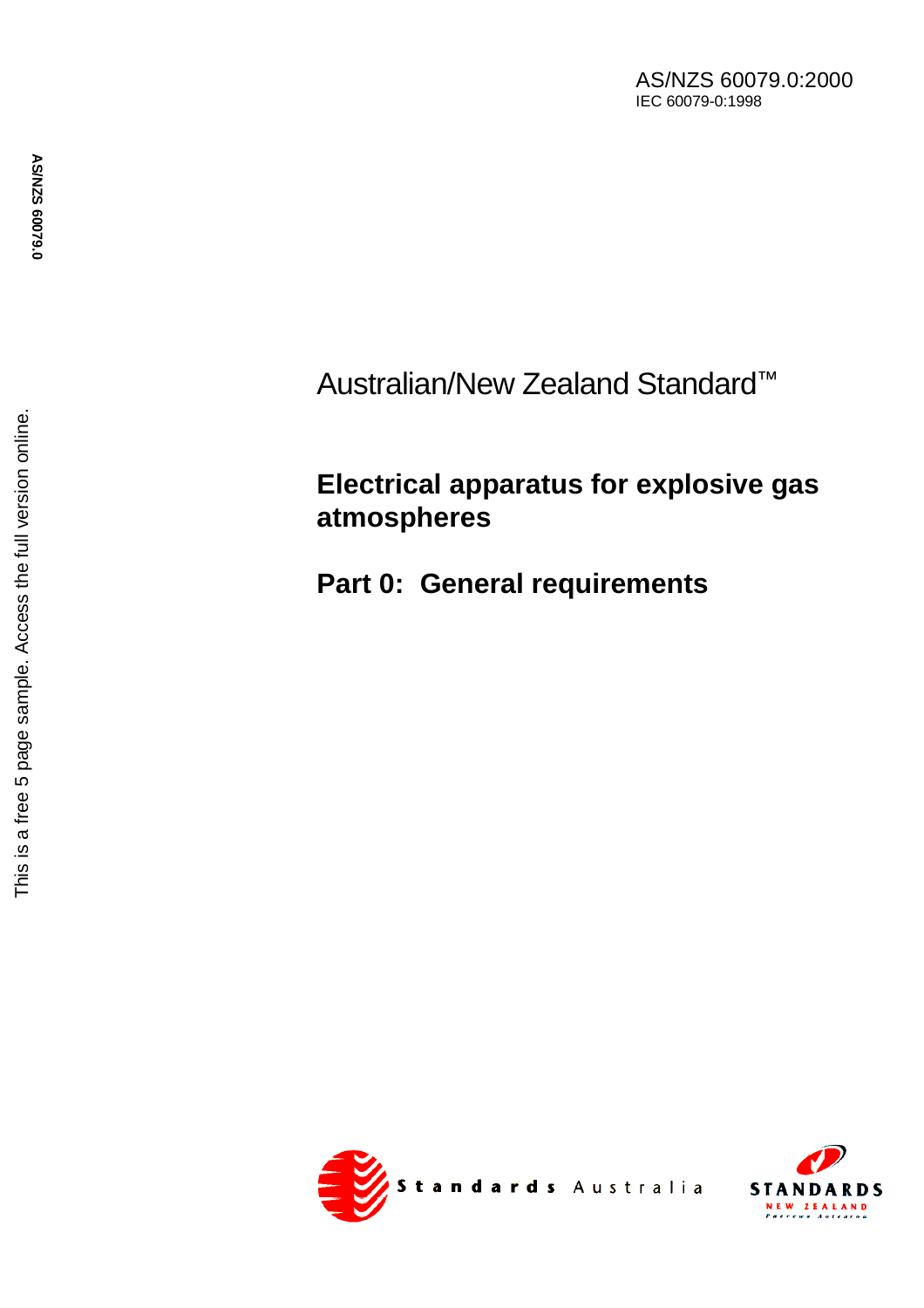#### **AS/NZS 60079.0:2000**

This Joint Australian/New Zealand Standard was prepared by Joint Technical Committee EL/14, Electrical Equipment in Hazardous Areas. It was approved on behalf of the Council of Standards Australia on 15 March 2000 and on behalf of the Council of Standards New Zealand on 20 March 2000. It was published on 26 April 2000.

The following interests are represented on Committee EL/14:

Association of Consulting Engineers Australia Auckland Regional Chamber of Commerce Australian Association of Certification Bodies Australian Chamber of Commerce and Industry Australian Coal Association Australian Electrical and Electronic Manufacturers Association Australian Gas Association Australian Industry Group Australian Institute of Petroleum Australian Institute of Refrigeration Air Conditioning and Heating Department of Mineral Resources, N.S.W. Department of Mines and Energy, Qld Electricity Supply Association of Australia Institute of Electrical Inspectors Institute of Instrumentation and Control Australia Institution of Engineers Australia Ministry of Commerce New Zealand National Electrical and Communications Association New Zealand Association of Marine, Aviation and Power Engineers New Zealand Employers and Manufacturers Association New Zealand Hazardous Areas Electrical Coordinating Committee Regulatory authorities (electrical) WorkCover New South Wales

#### **Keeping Standards up-to-date**

Standards are living documents which reflect progress in science, technology and systems. To maintain their currency, all Standards are periodically reviewed, and new editions are published. Between editions, amendments may be issued. Standards may also be withdrawn. It is important that readers assure themselves they are using a current Standard, which should include any amendments which may have been published since the Standard was purchased.

Detailed information about joint Australian/New Zealand Standards can be found by visiting the Standards Australia web site at [www.standards.com.au](http://www.standards.com.au) or Standards New Zealand web site at www.standard.co.nz and looking up the relevant Standard in the on-line catalogue.

Alternatively, both organizations publish an annual printed Catalogue with full details of all current Standards. For more frequent listings or notification of revisions, amendments and withdrawals, Standards Australia and Standards New Zealand offer a number of update options. For information about these services, users should contact their respective national Standards organization.

We also welcome suggestions for improvement in our Standards, and especially encourage readers to notify us immediately of any apparent inaccuracies or ambiguities. Please address your comments to the Chief Executive of either Standards Australia International or Standards New Zealand at the address shown on the back cover.

*This Standard was issued in draft form for comment as DR 99148*.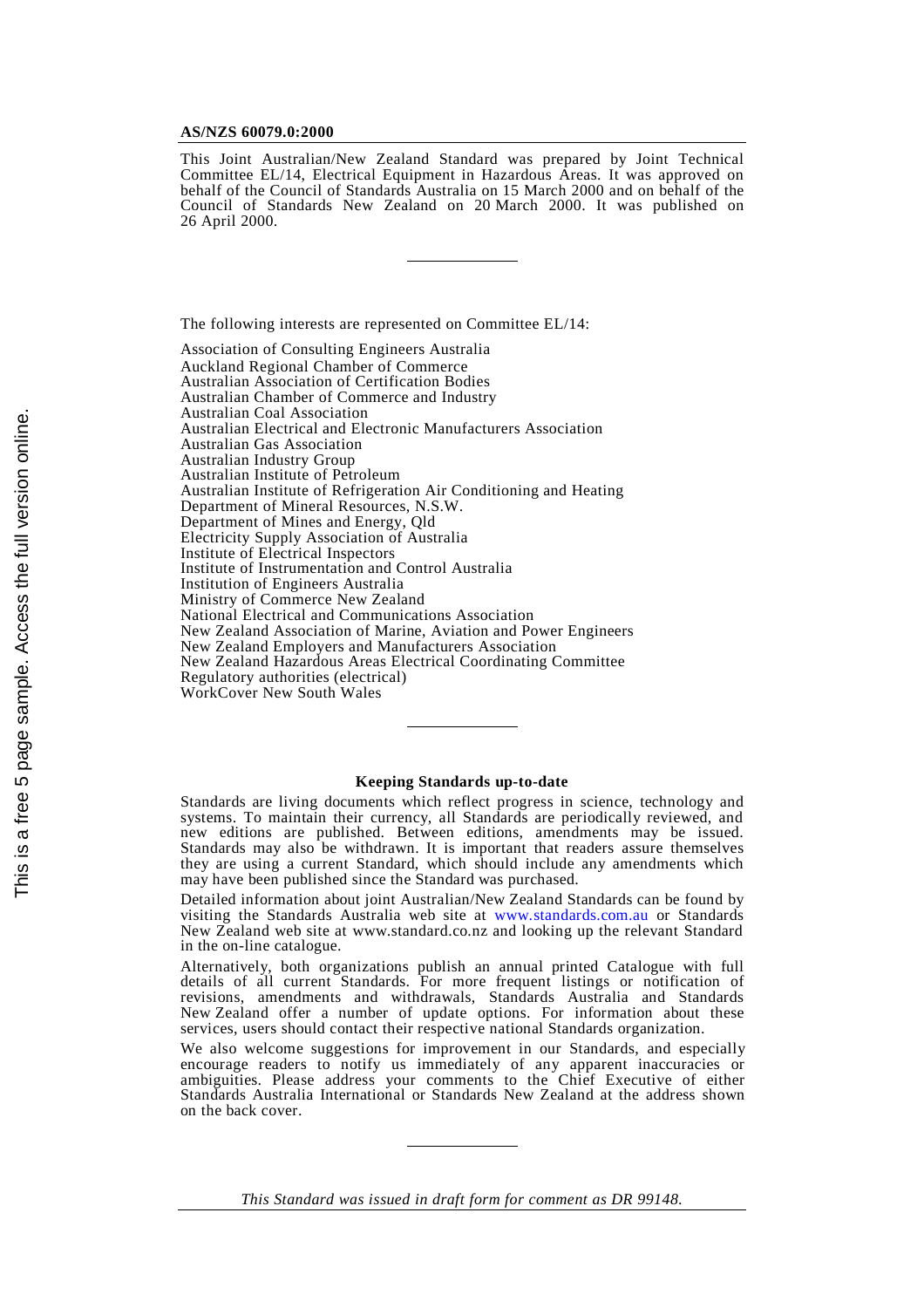# Australian/New Zealand Standard™

## **Electrical apparatus for explosive gas atmospheres**

## **Part 0: General requirements**

First published as AS/NZS 60079.0:2000.

### **COPYRIGHT**

© Standards Australia/Standards New Zealand

All rights are reserved. No part of this work may be reproduced or copied in any form or by any means, electronic or mechanical, including photocopying, without the written permission of the publisher.

Jointly published by Standards Australia International Ltd, PO Box 1055, Strathfield, NSW 2135 and Standards New Zealand, Private Bag 2439, Wellington 6020 ISBN 0 7337 3344 1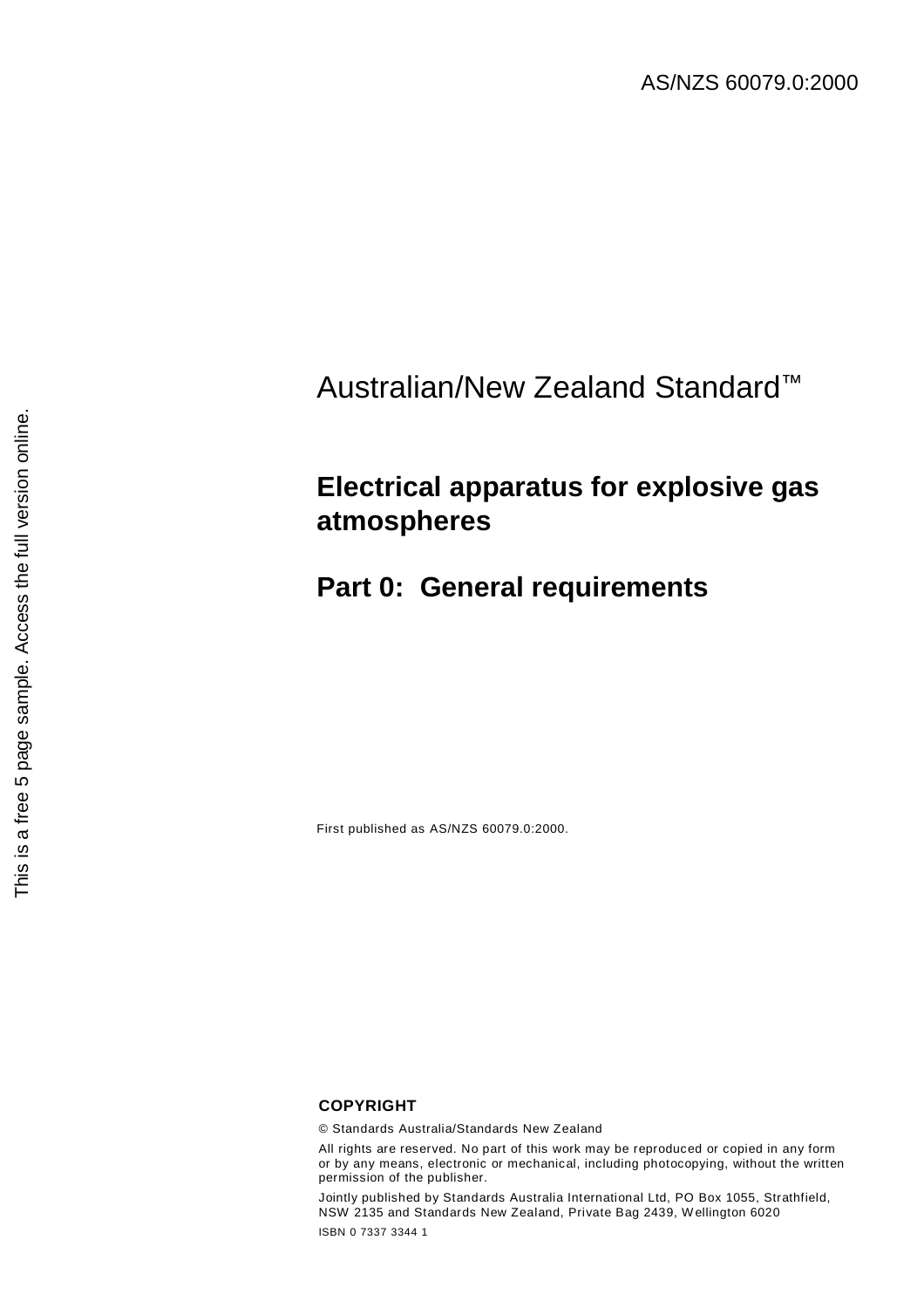### PREFACE

This Standard was prepared by the Joint Standards Australia/Standards New Zealand Committee EL/14, Electrical Equipment in Hazardous Areas.

This Standard is identical with and has been reproduced from IEC 60079-0:1998, *Electrical apparatus for explosive gas atmospheres,* Part 0: *General requirements.*

Footnotes have been incorporated into the original text of IEC 60079-0:1998 with the purpose of providing updated information on the specific items/aspects marked with \*.

The objective of this Standard is to provide general requirements for the manufacturers, testing authorities and certification bodies concerned with electrical apparatus for explosive gas atmospheres.

This Standard will run concurrently with AS 2380.1 *Electrical equipment for explosive atmospheres explosion-protection techniques,* Part 1: *General requirements*, until the AS/NZS 60079 series is complete at which time the AS 2380 series will be withdrawn.

In January 1997, the IEC commenced numbering its Standards from 60000 by adding 60000 to the number of each existing Standard. This coordinates IEC numbering with ISO numbering. During the transition period an IEC Standard might be identified by its new number or its old number (for example IEC 60050 or IEC 50).

A reference to an International Standard identified in the Normative References Clause by strikethrough (example) is replaced by a reference to the identical Australian or Australian New Zealand Standard(s) listed immediately thereafter and identified by shading (example).

As this Standard is reproduced from an International Standard a full point should be substituted for a comma when referring to a decimal marker.

The terms 'normative' and 'informative' have been used in this Standard to define the application of the annex to which they apply. A normative annex is an integral part of a Standard, whereas an informative annex is only for information and guidance.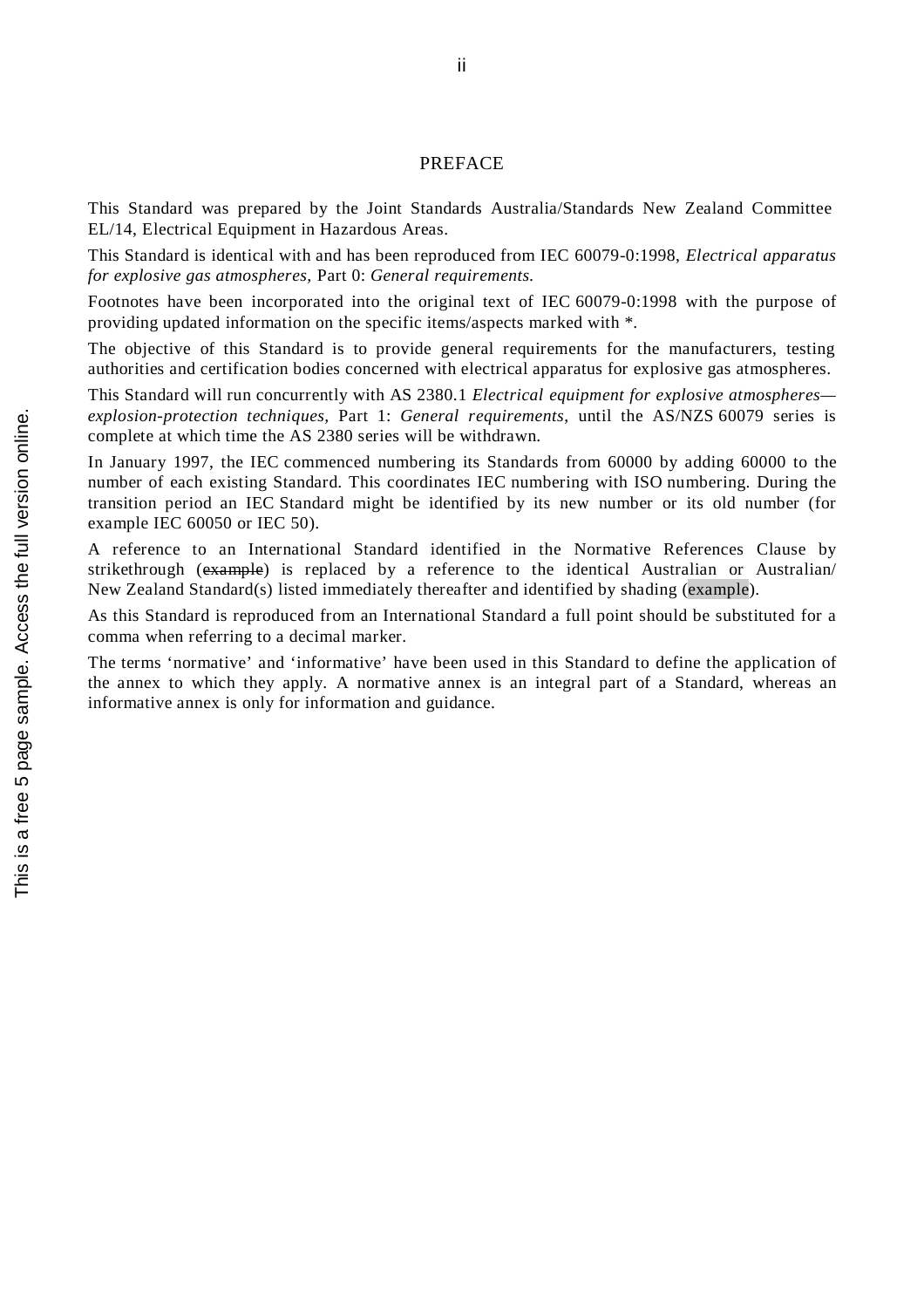## **CONTENTS**

### Clause

| 1              |                                                                         |  |  |
|----------------|-------------------------------------------------------------------------|--|--|
| 2              |                                                                         |  |  |
| 3              |                                                                         |  |  |
| 4              |                                                                         |  |  |
| 5              |                                                                         |  |  |
| 6              |                                                                         |  |  |
| $\overline{7}$ |                                                                         |  |  |
| 8              |                                                                         |  |  |
| 9              |                                                                         |  |  |
| 10             |                                                                         |  |  |
| 11             |                                                                         |  |  |
| 12             |                                                                         |  |  |
| 13             |                                                                         |  |  |
| 14             |                                                                         |  |  |
| 15             |                                                                         |  |  |
| 16             |                                                                         |  |  |
| 17             | Supplementary requirements for rotating electrical machines  17         |  |  |
| 18             |                                                                         |  |  |
| 19             |                                                                         |  |  |
| 20             |                                                                         |  |  |
| 21             |                                                                         |  |  |
| 22             | Supplementary requirements for caplights, caplamps and handlamps 20     |  |  |
| 23             |                                                                         |  |  |
| 24             |                                                                         |  |  |
| 25             |                                                                         |  |  |
| 26             | Verifications and tests on modified or repaired electrical apparatus 28 |  |  |
| 27             |                                                                         |  |  |

### Annexes

| A (informative) | Subdivision of gases and vapours according to their maximum<br>experimental safe gaps and minimum ignition currents 33 |  |
|-----------------|------------------------------------------------------------------------------------------------------------------------|--|
| B (normative)   |                                                                                                                        |  |
| C (normative)   |                                                                                                                        |  |
| D (informative) |                                                                                                                        |  |

### Page